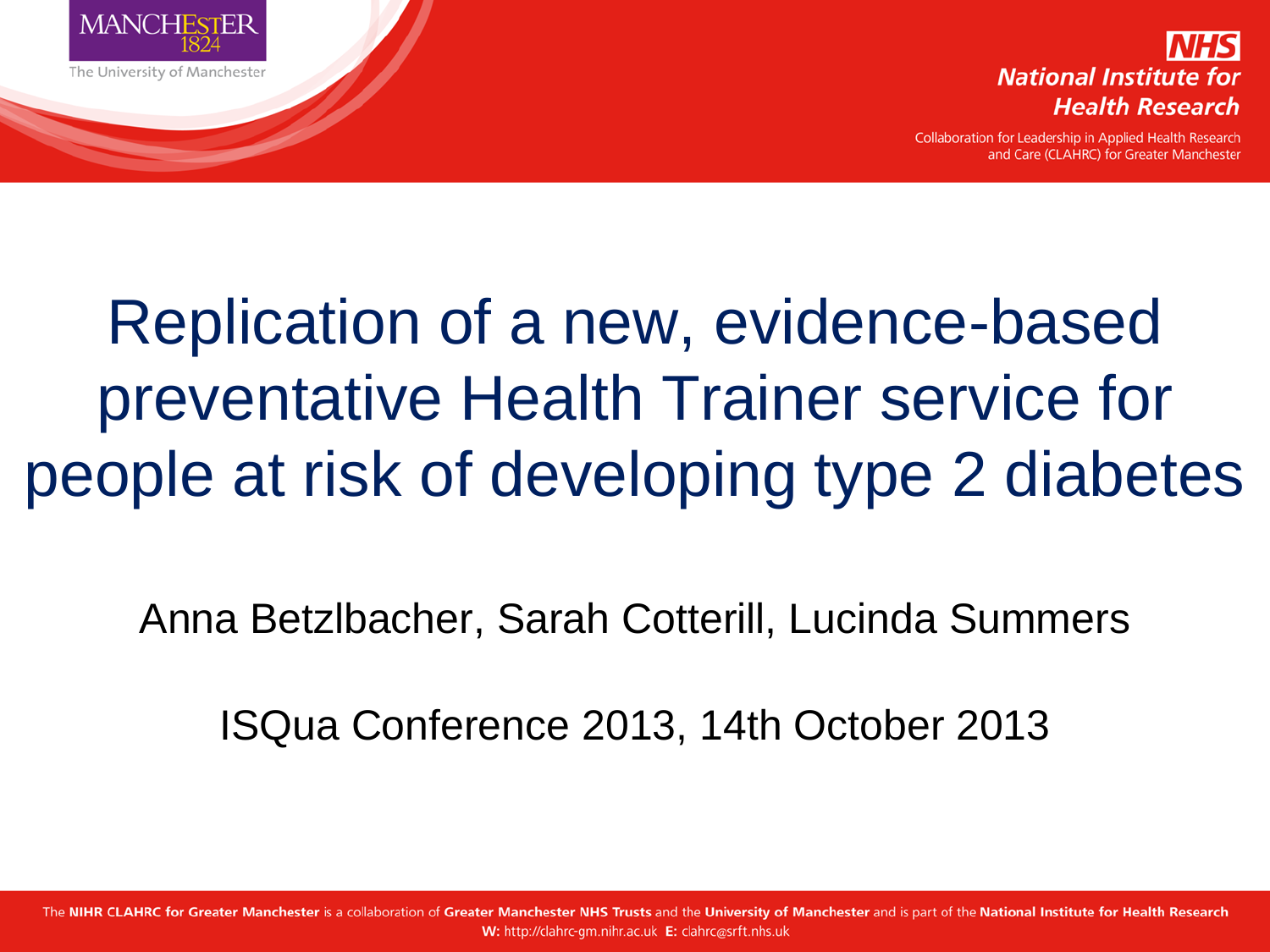#### **Overview**

### **Background**

- CLAHRC for Greater Manchester
- Type 2 diabetes prevention

## Projects in Bolton and Ashton, Leigh & Wigan

#### Project outcomes and observations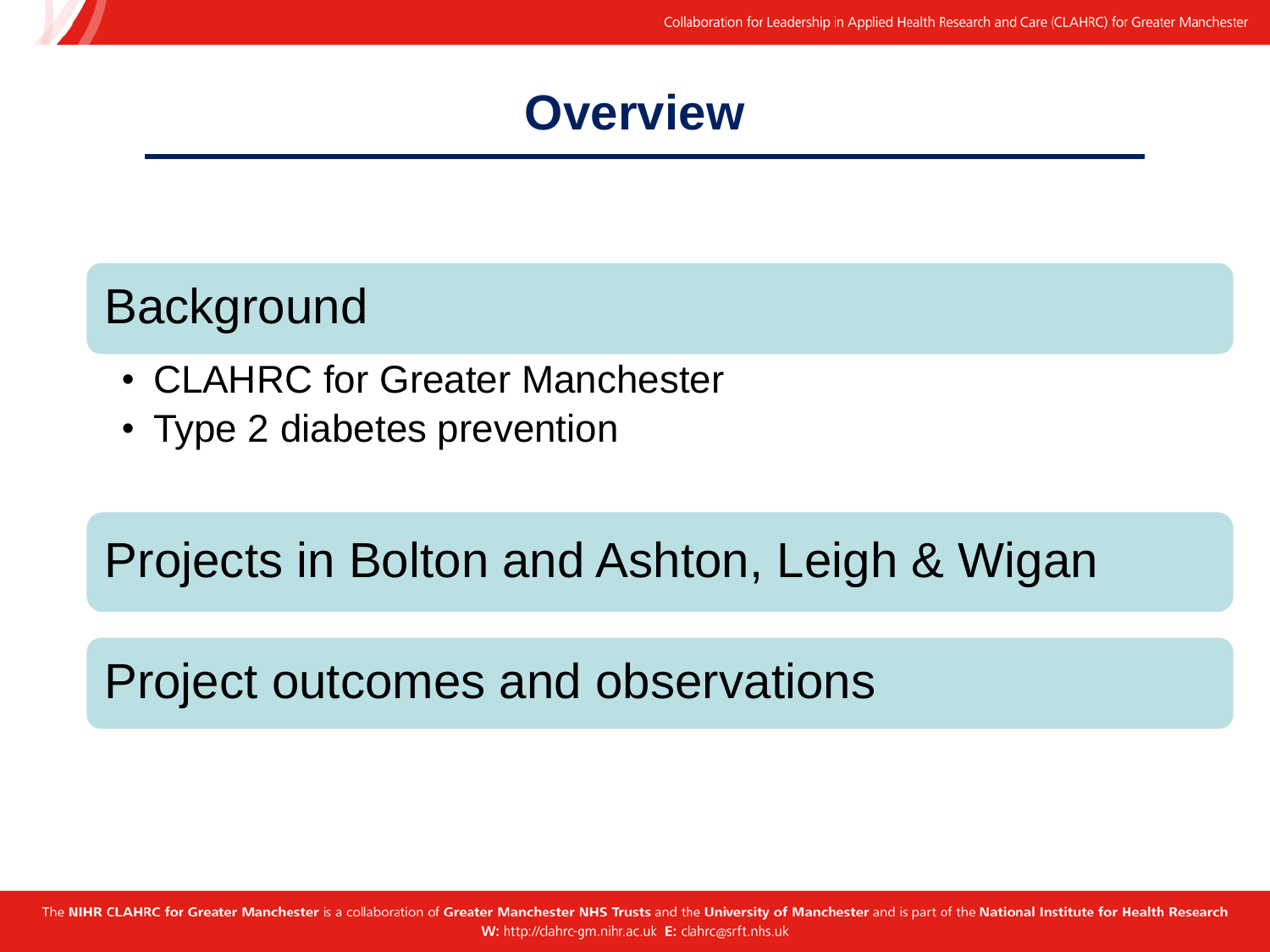#### **CLAHRC for Greater Manchester**

**Collaboration for Leadership in Applied Health Research and Care**

- Greater Manchester
- Birmingham and the Black Country
- Cambridge
- Leeds, York and Bradford
- Leicester, Northamptonshire and Rutland
- NW London
- Nottinghamshire, Derbyshire and Lincolnshire
- South Yorkshire
- Peninsula

Collaboration between a university and its local NHS trusts that will…

#### Conduct high quality health services research

Ensure knowledge gained from the research is translated into improved health care in the **NHS** 

Build NHS capacity to plan and implement evidence-based improvements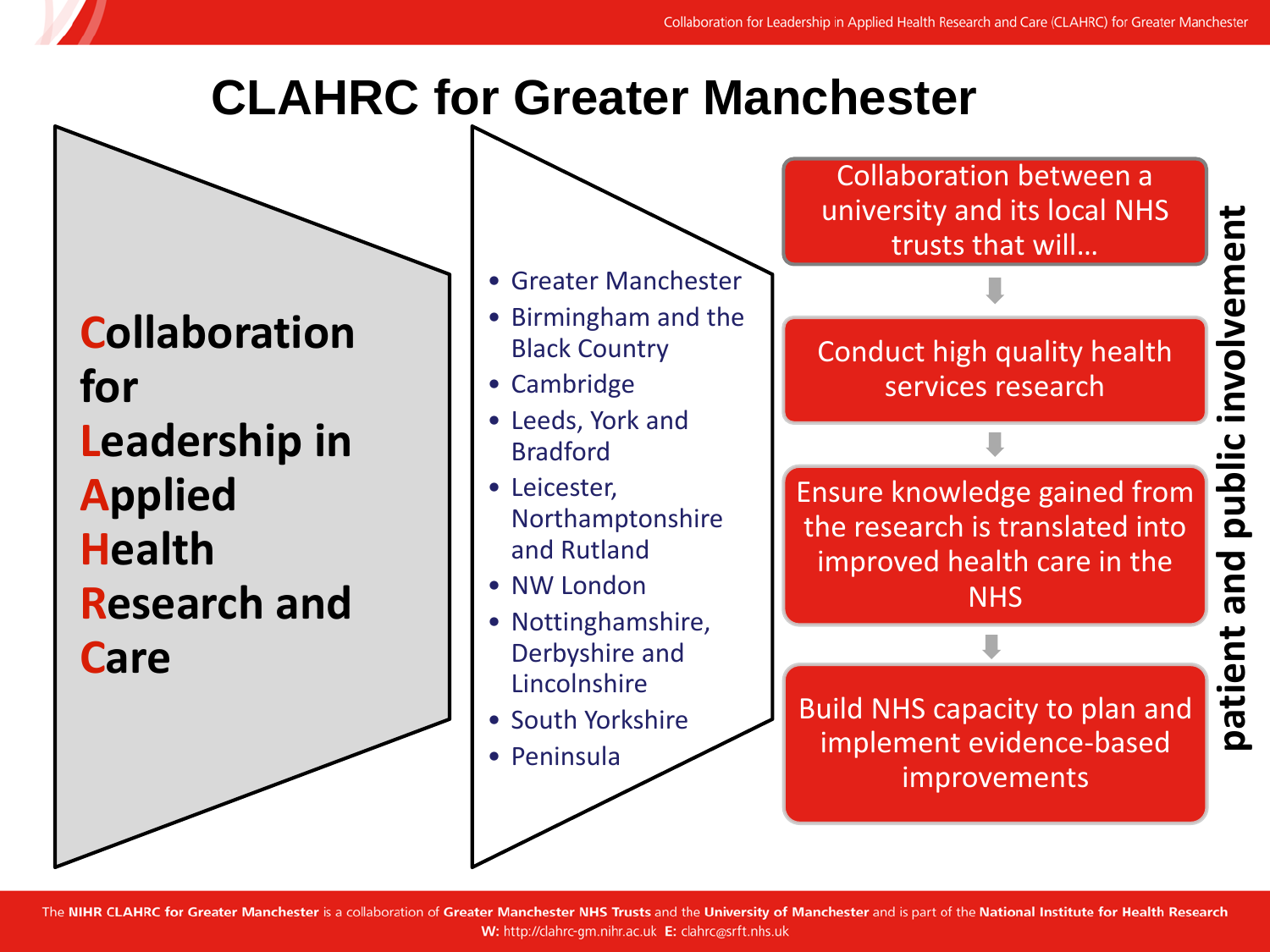#### **Background**

- Not a research study or a RCT
	- No different treatment groups or control group
	- Data used is data routinely gathered in GP surgeries
	- No strict inclusion criteria apart from diagnosis of impaired glucose tolerance (IGT) which was referral criteria
- An implementation project
	- Working with local health economies and health care commissioners and providers
	- Helping to identify, translate and then apply existing research evidence
	- To find a locally adapted solution for type 2 diabetes prevention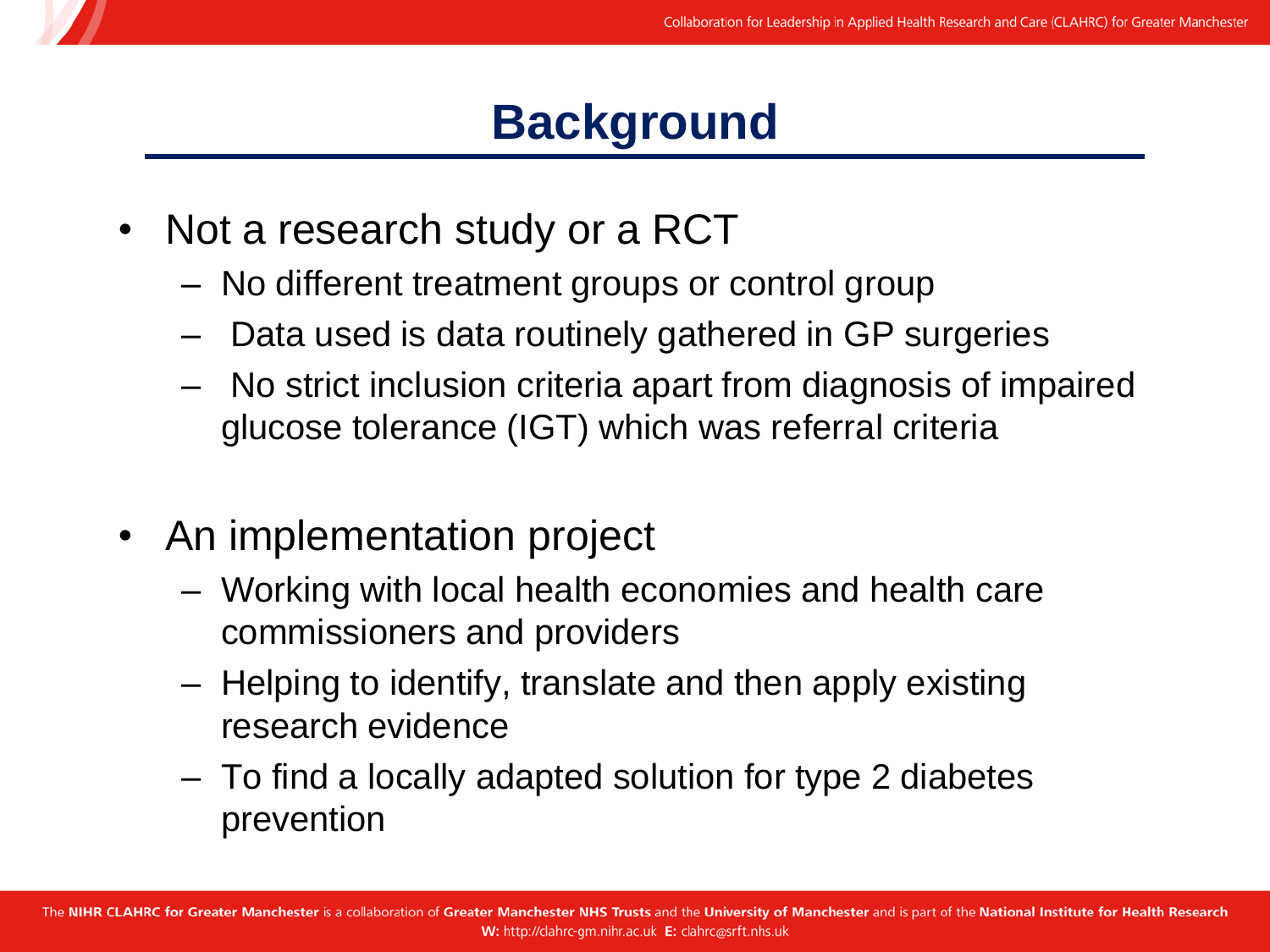#### **Type 2 diabetes prevention**

- Evidence for prevention of type 2 diabetes through lifestyle change support
- Compelling need for prevention
	- Nationally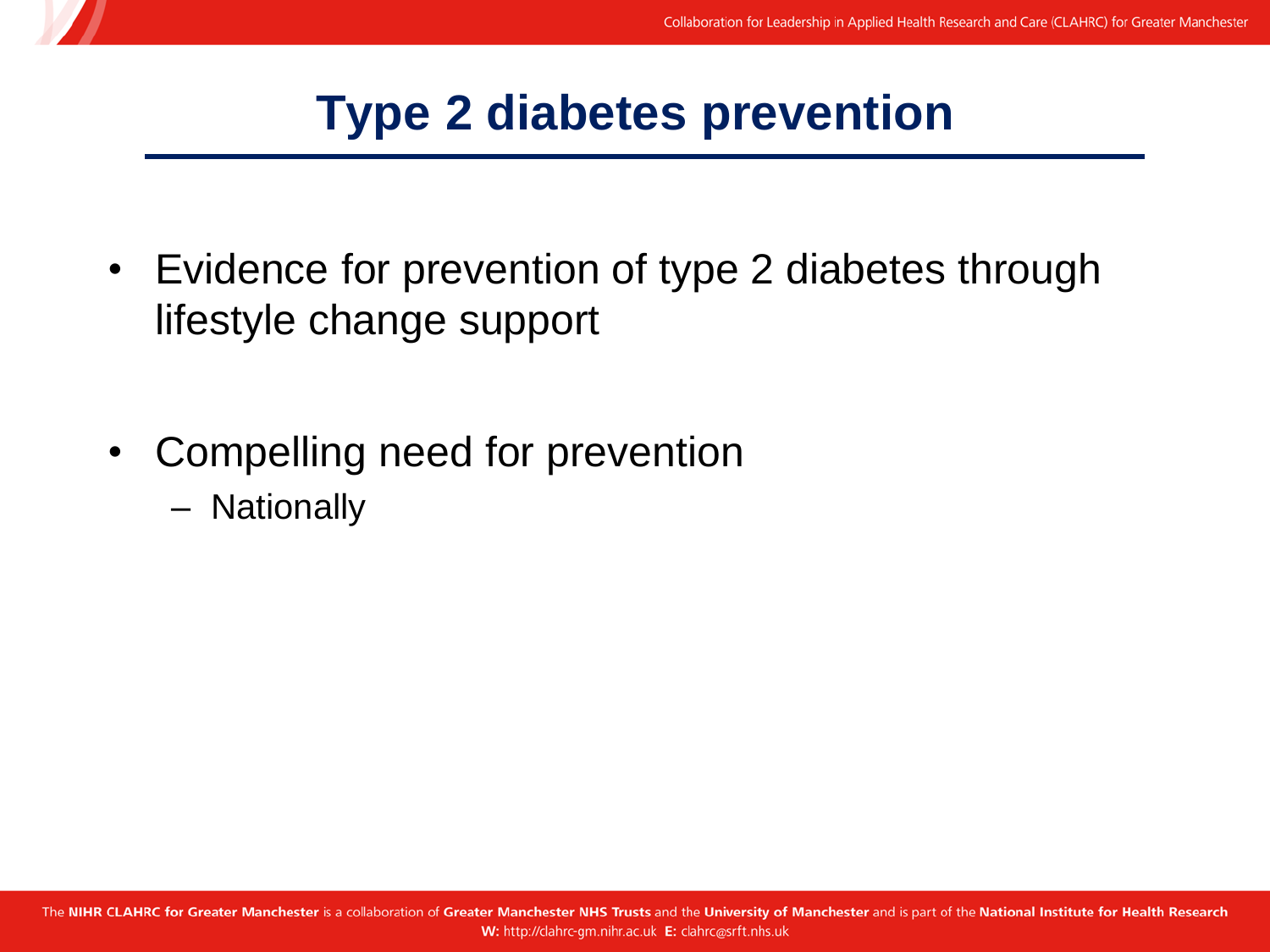## **Compelling need for type 2 diabetes prevention**

#### Health economy

- Diabetes UK estimated that up to 10% of the total NHS budget is spent on diabetes care
- Cost of associated cardiovascular events
- Prevalence of type 2 diabetes expected to rise to 8.6% by 2030

#### Additonal burden for patients

- Reduced quality of life (disease and related complications)
- Increased risk to suffer from depression
- Reduced life expectancy on average by up to 10 years
- Diabetes UK(2009) Diabetes in the UK 2009: Key statistics on diabetes.
- APHO Diabetes prevalence model available published by the Yorkshire & Humber Public Health Observatory, applying the fact that 90% of diabetes cases are classified as type 2 diabetes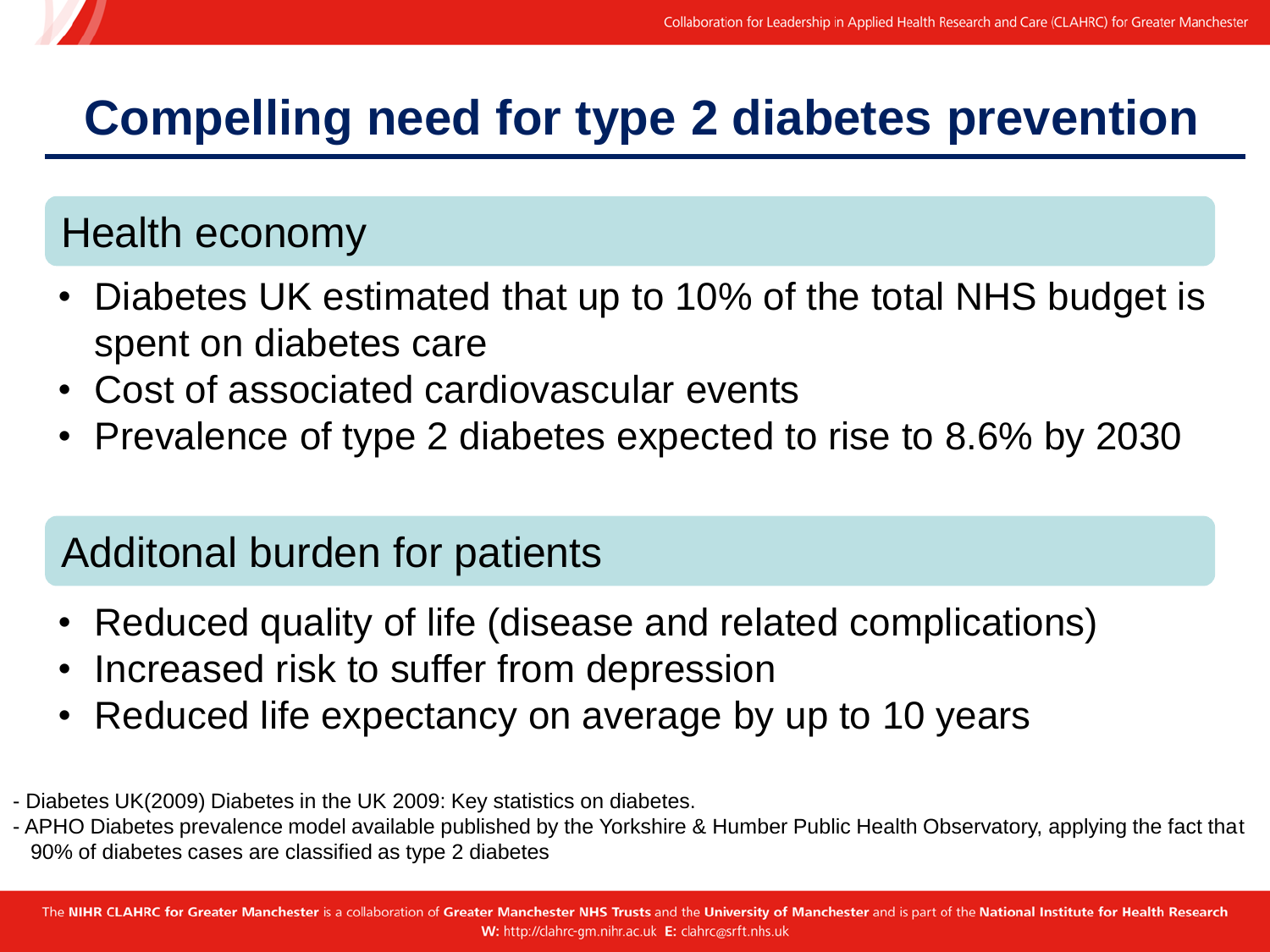#### **Type 2 diabetes prevention**

- Evidence for prevention of type 2 diabetes through lifestyle change support
- Compelling need for prevention
	- Nationally
	- Greater Manchester: lack of services available to support lifestyle change for people at risk of developing type 2 diabetes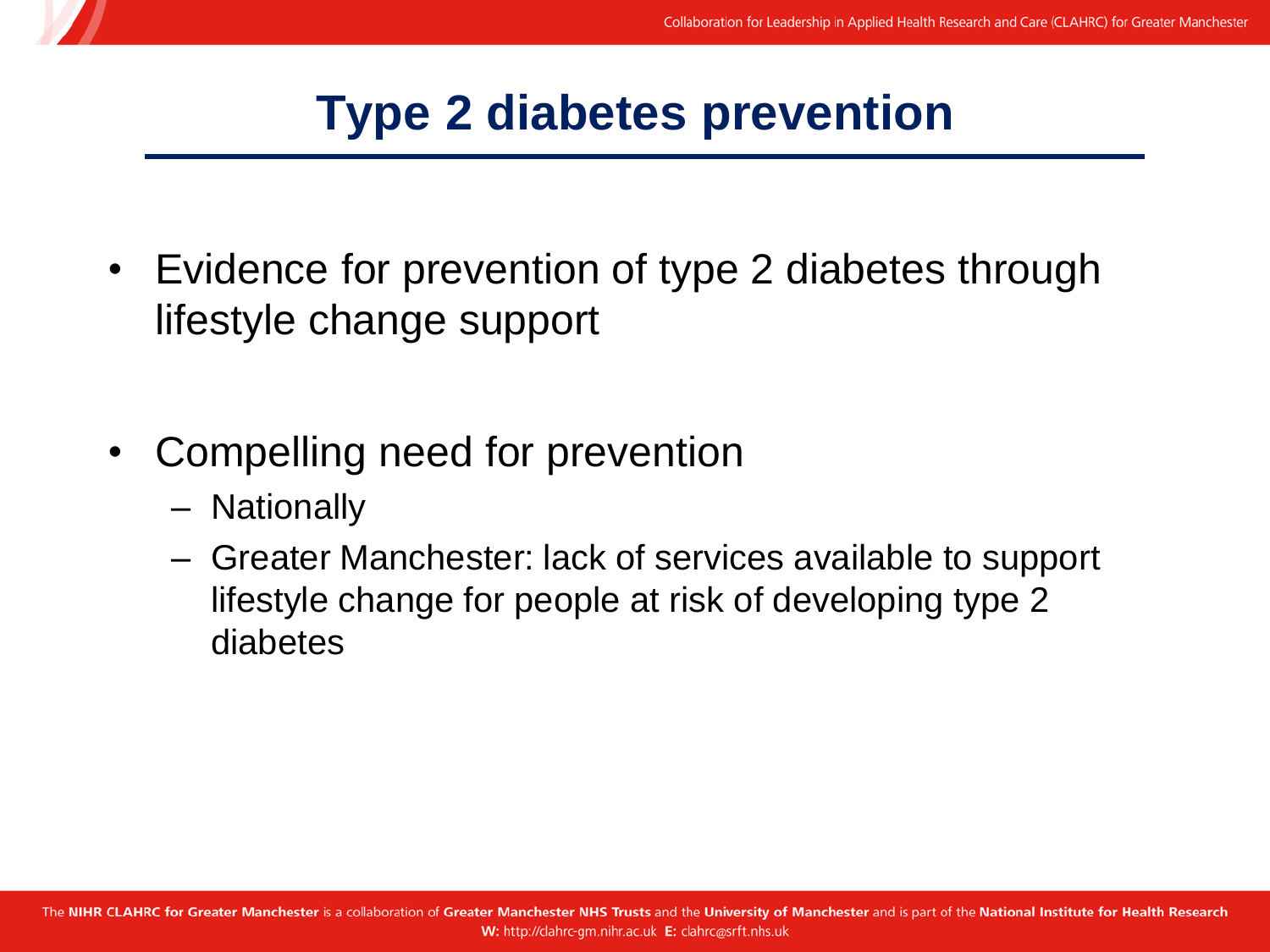#### **Projects in Bolton and Ashton, Leigh & Wigan**

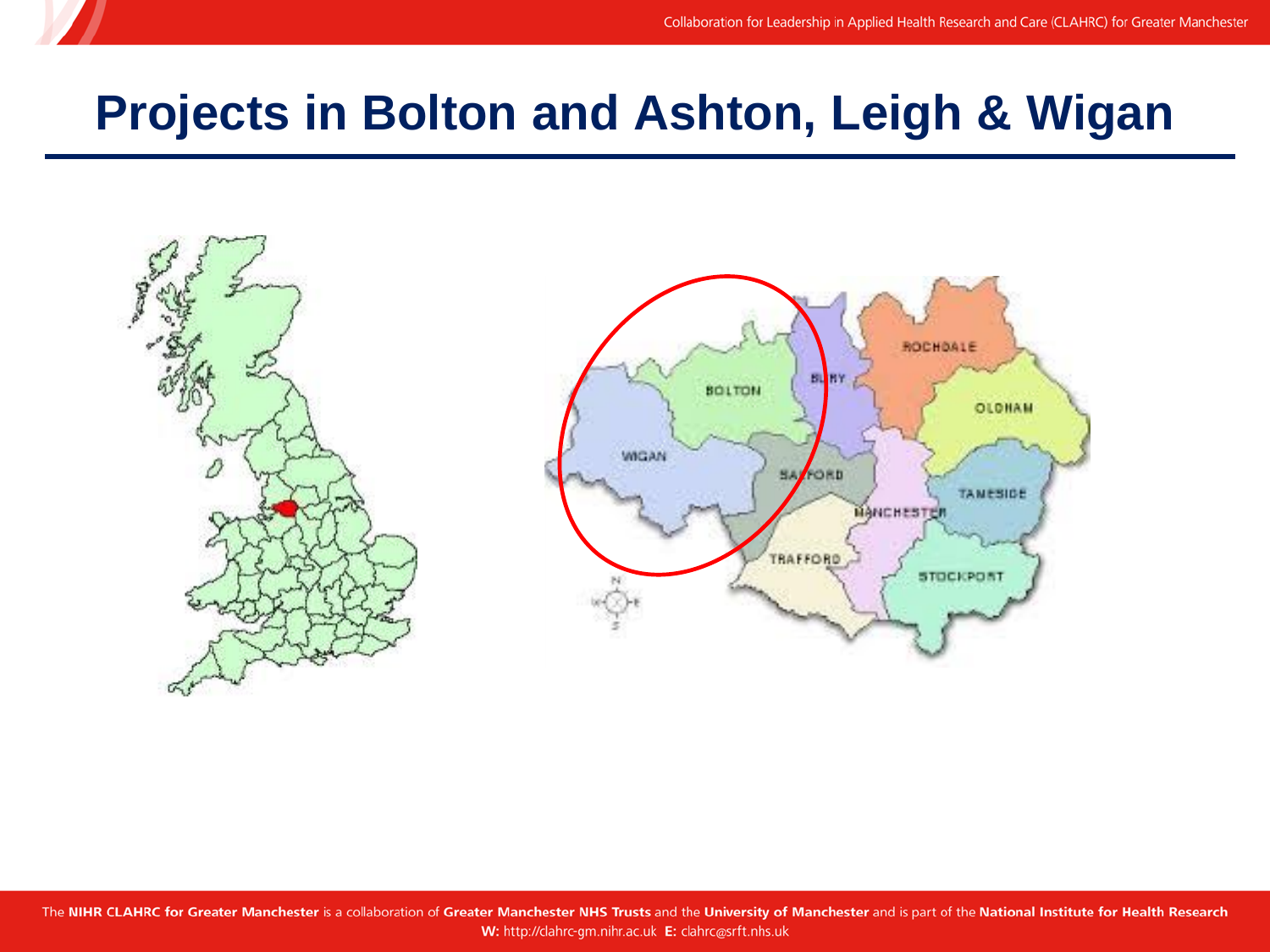### **Projects in Bolton and Ashton, Leigh & Wigan (ALW)**

Working with the existing Health Trainer service to develop a diabetes prevention service.

- Health Trainers are based within GP surgeries, with good coverage across the borough
- Service solely focused on lifestyle change/health promotion (CVD risk prevention)
- Skilled in supporting behaviour change and offering personalised motivational support

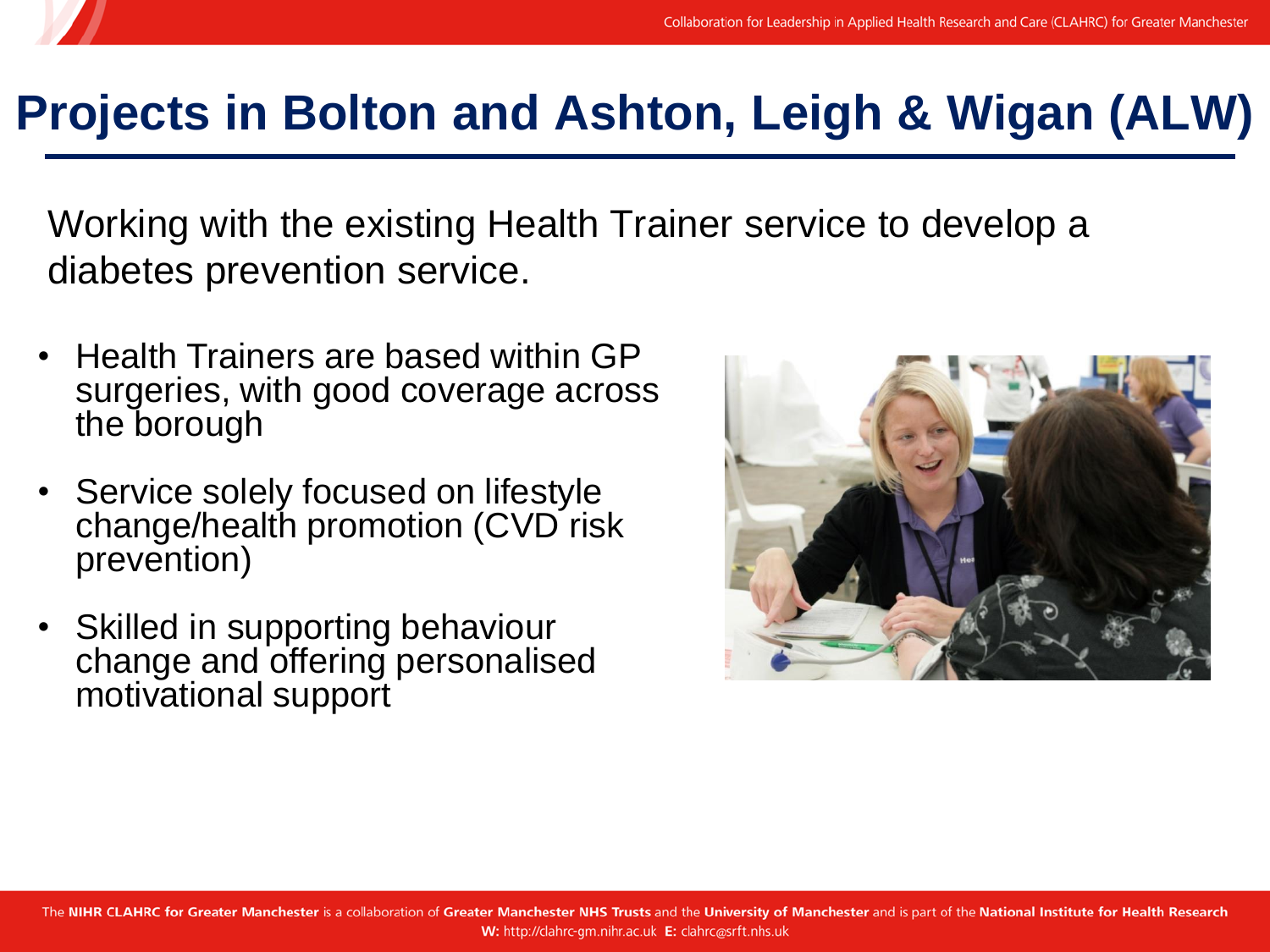#### **Evaluation results: Baseline**

| <b>Measure</b>             | <b>Bolton</b>            | <b>ALW</b>               |
|----------------------------|--------------------------|--------------------------|
| N                          | 80                       | 77                       |
| $%$ >55years               | 85%                      | 87%                      |
| $%$ male                   | 53%                      | 57%                      |
| Body Mass Index (mean)     | $31.0$ kg/m <sup>2</sup> | $32.2$ kg/m <sup>2</sup> |
| Weight (mean)              | 87.0kg                   | 89.8kg                   |
| Waist circumference (mean) | 105.3cm                  | 107.6cm                  |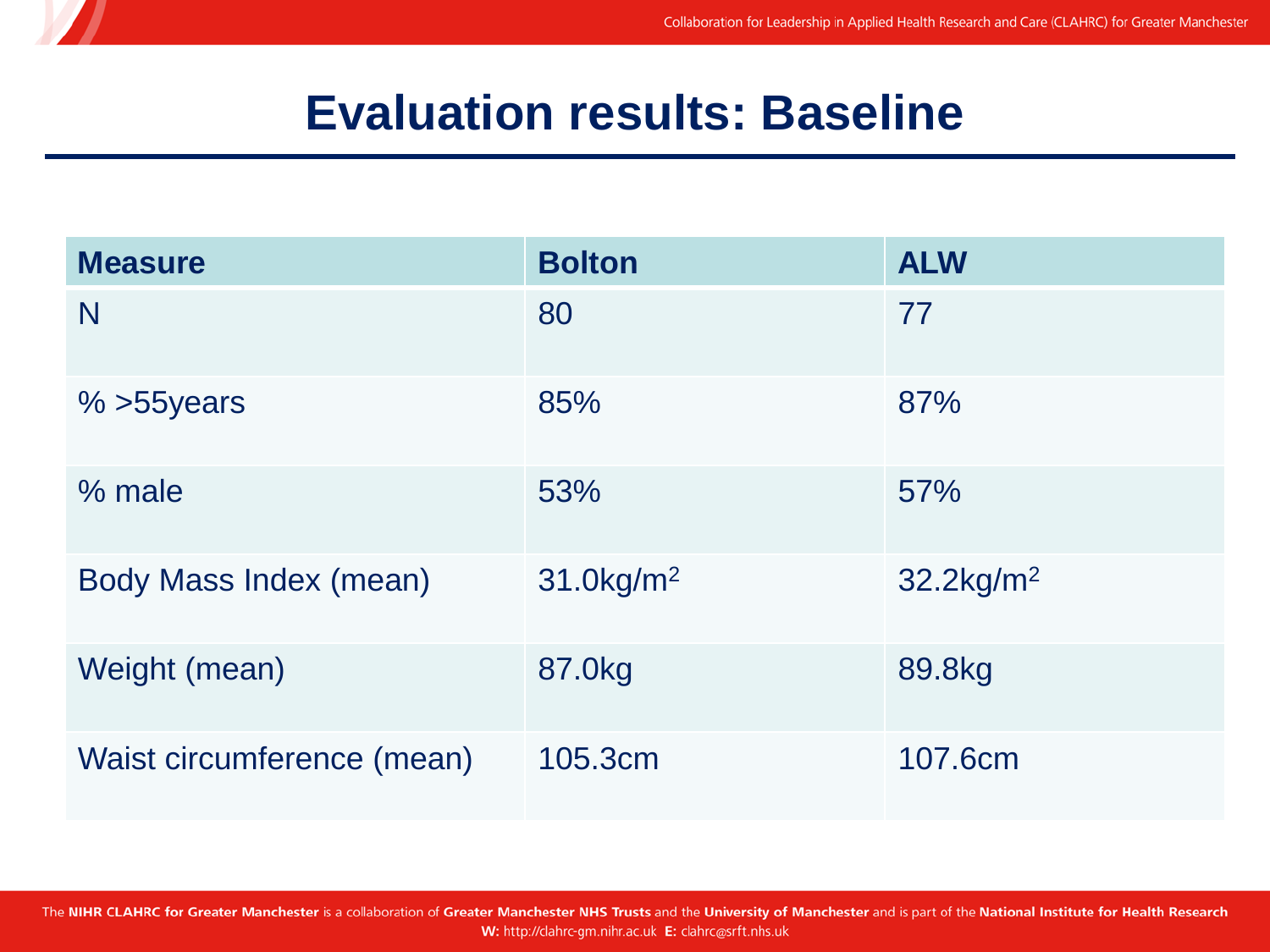#### **Evaluation results: Outcome**

| <b>Measure</b>                           | <b>Bolton (Change)</b>                   | <b>ALW (Change)</b>                       |
|------------------------------------------|------------------------------------------|-------------------------------------------|
| N                                        | 80                                       | 77                                        |
| <b>Body Mass Index</b>                   | $1.1\,\mathrm{kg/m^2(SD\,1.5; p<0.001)}$ | $0.8$ kg/m <sup>2</sup> (SD 1.3; p<0.001) |
| Weight                                   | 2.9kg (SD 4.5; p<0.001)                  | 2.2kg (SD 3.5, p<0.001)                   |
| % Weightloss<br>(mean)                   | 70 (-4.8kg / -5.1%)                      | 74 (-3.8kg / 4.2%)                        |
| <b>Waist</b><br>circumference            | 3.1cm (SD 4.8; $p<0.001$ ),<br>$n=65$    | 2.4cm (SD 4.8; $p<0.001$ ),<br>$n=60$     |
| % Reduction in<br>waist<br>circumference | 66 $(-5.4cm / -4.9%)$                    | 49 (-7.1cm / -6.6%)                       |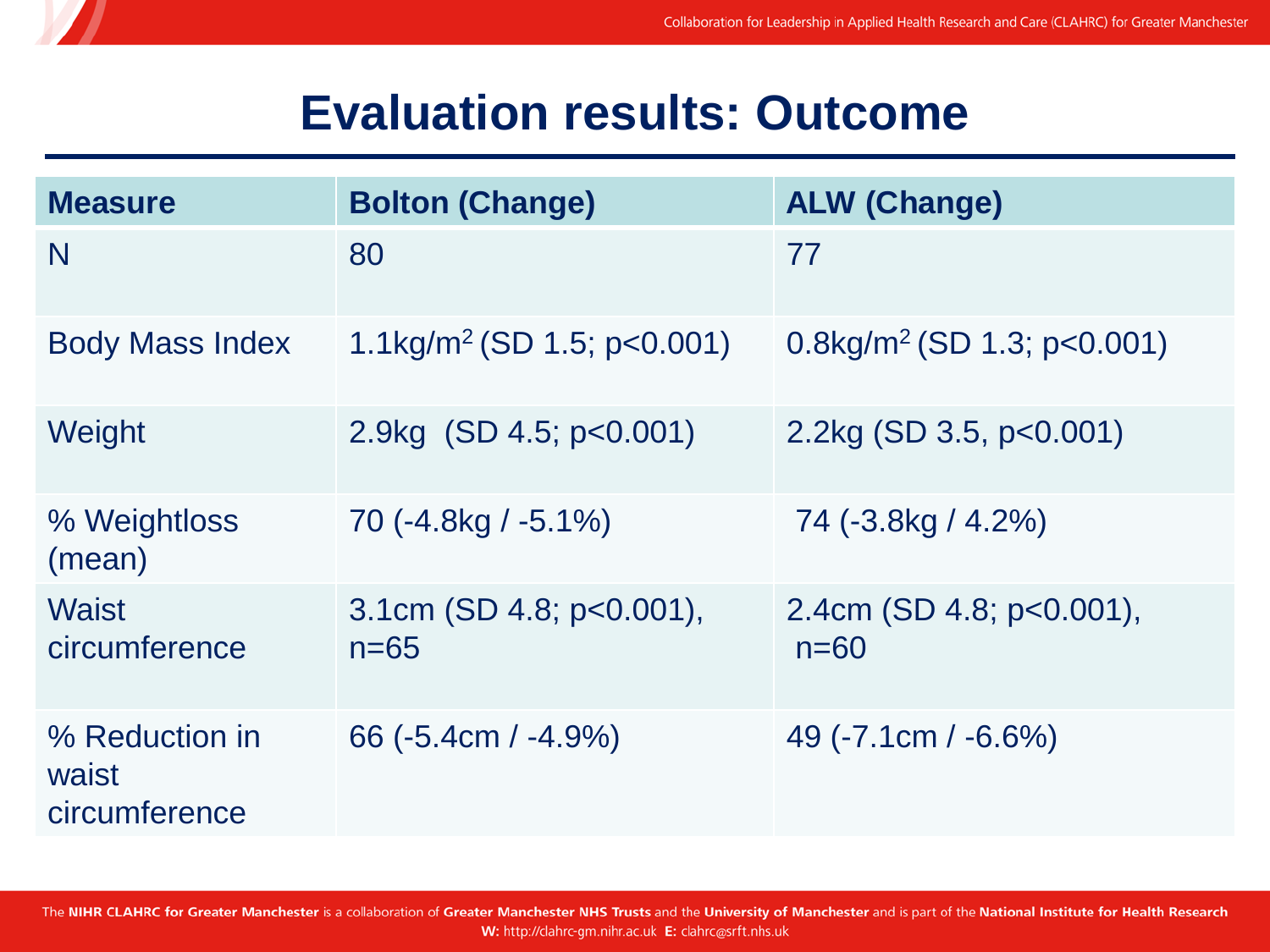#### **Project outcomes and observations**

- Project results are comparable to published diabetes prevention studies
- Achieved to embed a sustainable and accepted service offering specific support to people at risk of developing type 2 diabetes
- Both projects helped to embed the existing Health Trainer services within primary care and proved its additionality and scope for diversification.
- Indicates this is a spreadable model which can achieve replicable results.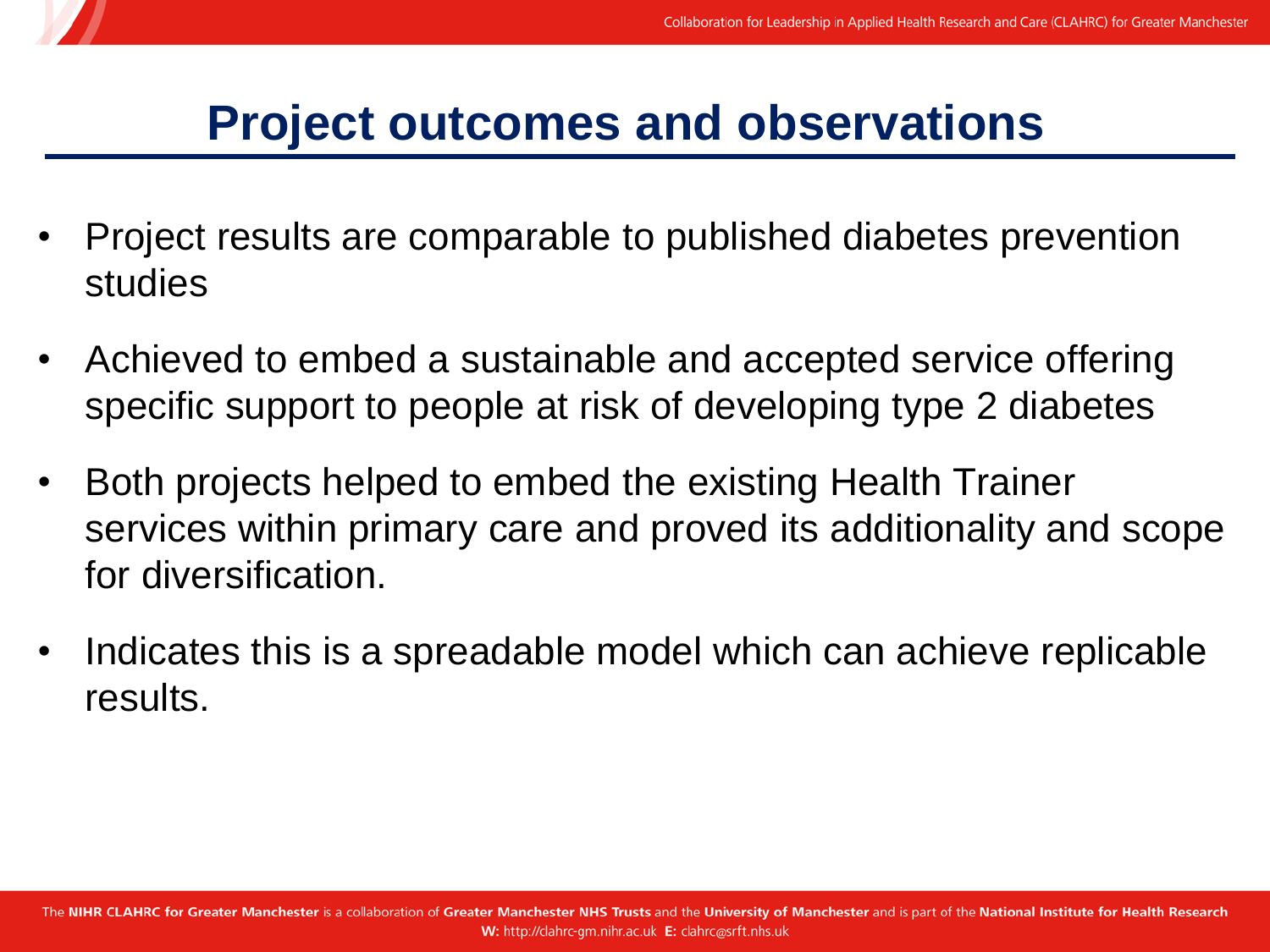### **Project outcomes and observations**

Key characteristics:

- Co-location in primary care
- Brings limitations at the same time
- Rests on the availability of Health Trainers or similar type of workforce within a health care system
- Parallel efforts needed in identify at risk groups who can then be referred to the Health Trainer service

#### **Each area is different – local adaptation to take into account contextual differences is key**